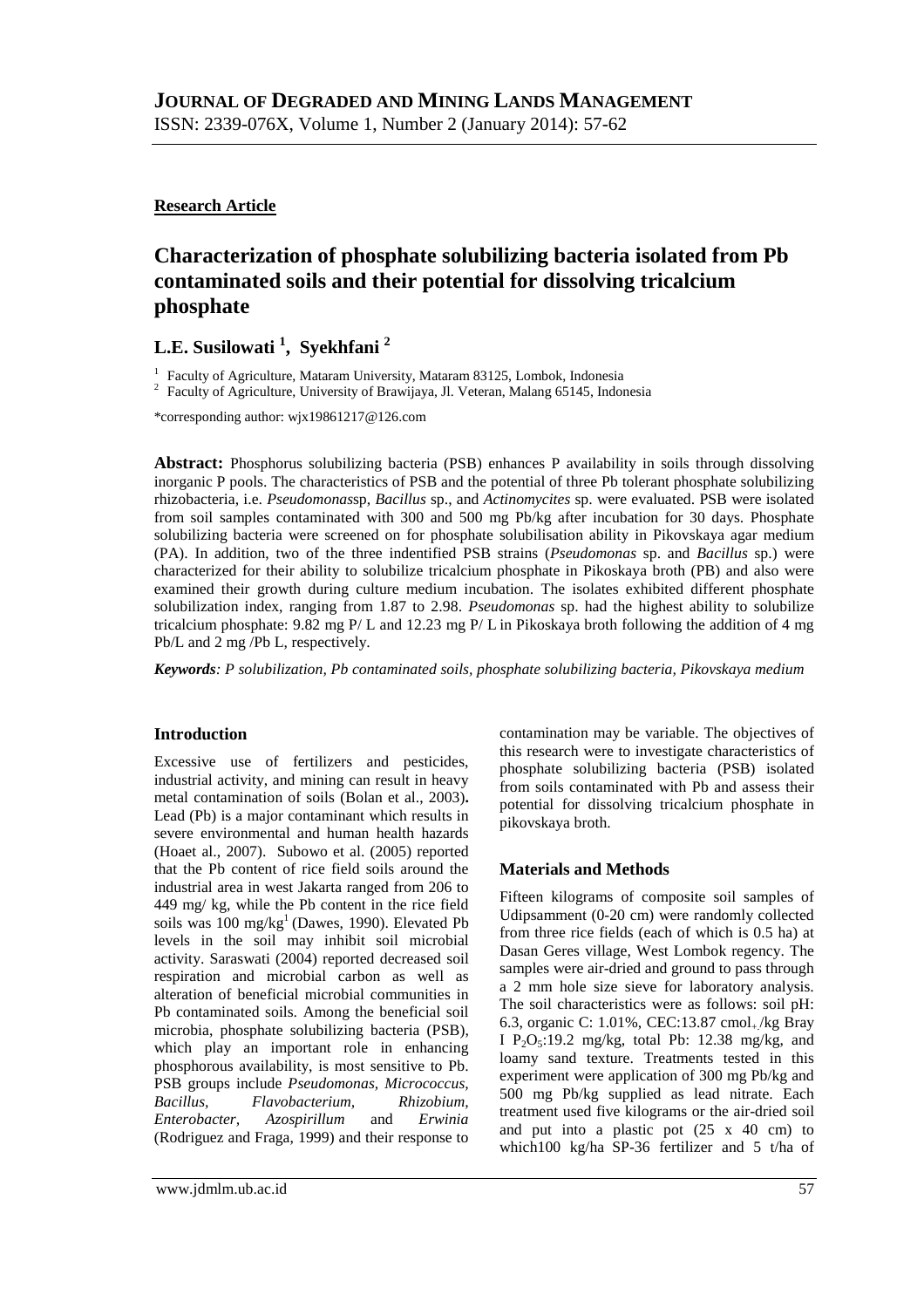organic manure were added and mixed thoroughly. Each treatment was replicated thrice and incubated for 30 days.

PSB from the soil contaminated with Pb were isolated by serial dilutions  $(10^{-1}$  up to  $10^{-5})$ and spread plate method using pikovskaya agar medium (10 g glucose; 5 g  $Ca<sub>3</sub>PO<sub>4</sub>$ ; 0.5 g  $(NH_4)_2SO_4$ ; 0,2 g KCl; 0.1 g MgSO<sub>4</sub>7.H<sub>2</sub>O; 0.5 g yeast extract, 20 g agar, 1000 mL distilled water, and supplemented with few?? of  $MnSO<sub>4</sub>$  and FeSO4; pH 7). To prevent the growth of soil fungi, 10 mg/L fungicidin were added after sterilizing. PSBs were isolated according to the method described by Niswati et al*.* (2007).

Ten gram soil sample contaminated with either 300 mg Pb/kg or 500 mg Pb/kg was put into 90 ml of sterile saline solution (8.5 mg NaCl  $/L$  distilled water) to give  $10^{-1}$  dilution and was thoroughly shaken. One ml of the suspension was transferred to 9 ml of the saline solution to form  $10^{-2}$ . Similarly  $10^{-3}$ ,  $10^{-4}$  and  $10^{-5}$  serials were made for each soil sample. Aliquots of 0.1 ml of each dilution were spread on Pikovskaya agar medium containing calcium phosphate and incubated at room temperature  $(28-30^{\circ}C)$  for 5 days. Colonies indicating halo zones with a large relative diameter were picked and purified by three times subculture method on Pikovskaya agar medium for studying their characteristics. The morphology, gram characteristics, and pigment production of the selected PSBs were examined. In particular, assimilation of carbon (glucose, lactose, sucrose, manitol and fructose), gelatine hydrolysis and starch hydrolysis were evaluated. Production of catalase, urease, indole acetic acid, and  $H_2S$ , as wells as nitrate reduction were tested. Furthermore, type strains of the PSB based on a specific medium for each strain were also determined.

PSB's ability in dissolving  $Ca<sub>3</sub>(PO<sub>4</sub>)<sub>2</sub>$  as the single P source in the 2 mg Pb/L spiked Pikovskaya agar medium (PA) was determined according to the method described by Premono et al. (1996). Their capabilities were indicated with P solubilization index (halo zone + colony diameter/colony diameter) after incubation for 3 x 24 hours. P solubilization by PSB was quantified using tricalcium phosphate  $[Ca_3(PO_4)_2]$  (5 mg/L) on pikovskaya broth (PB) containing of various Pb concentration (2 and 4 mg/L), supplied as lead nitrate. Evaluation of P solubilization ability of each strain of PSB was conducted as follows: Pb was added to a 250 ml erlenmeyer filled with 100 mL of pikovskaya broth inoculated with the PSB strain (1 mL/L bacterial suspension (ca. 1 x  $10^9$ /cfum) and incubated at room temperature (28-  $30^{\circ}$ C) for 7 days on a shaker at 125 rpm. The

solubilized P on each PB was measured after 7 days. Phosphorous content was measured using a spectrophotometer by the phosphomolybdate method (Rodrigues and Fraga, 1999). pH and population growth of PSB were measured every two days (e.g., 1, 3, 5 and 7 days after incubation). The growth pattern of PSB was predicated by measuring the optical density (OD) with a 600 nm wave length spectrometer

## **Results and Discussion**

There were many bacteria forming halo zones found on soil contaminated with 300 or 500 mg Pb/kg. However, there were only three PSB strains which showed high relative P solubilization index in PA, implying that there were not many genus of Pb tolerant PSB (Table 1). The strains were putatively identified as *Pseudomonas*sp, *Bacillus* sp., and *Actinomycites* sp. (Fig. 1), Raone (1999) also isolated Pb resistant bacteria (*Pseudomonas marginalis* and *Bacillus megaterium)* from heavy metal contaminated soils. Likewise, Park et al*.* (2010) isolated PSB from Pb-contaminated and Pamended soils, which were identified as *Enterobacteria*sp and *Pantoea*sp. Most of resistant bacteria on heavy metal pollutants are gram negative (Geesey and Jang, 1990), produced extracellular polymers (polysaccharides and proteins) to decrease Pb mobility through formation of Pb-organic complex (Park et al., 2011) and produced catalase (Joseph et al., 2007), which is consistent with the present results (Table 1).

## *Phosphat Solubilization*

Characterization of PSB with respect to P solubilization index, solubilized P and medium pH change are presented in Table 2. The PSB ability in dissolving inorganic P (tricalcium phosphate as a single P source) in PA was qualitatively estimated with the P solubilization index (total halo zone + colony diameter/ colony diameter) (Premono et al*.,* 1996). In the present study, the index created by the three identified PSB strains were different, implying differential ability for P solubilization. The largest index was noted for *Pseudomonas* sp., followed *by Bacillus* sp. *and Actinomycites* sp*.* Furthermore, *Pseudomonas* sp. and *Bacillus* sp. were selected to be tested their ability for dissolving inorganic P in the PB containing of various Pb concentrations (2 and 4 mg/L of Pb).

Based on solubilized P in PB, it can be deduced that the ability of *Bacillus* sp. in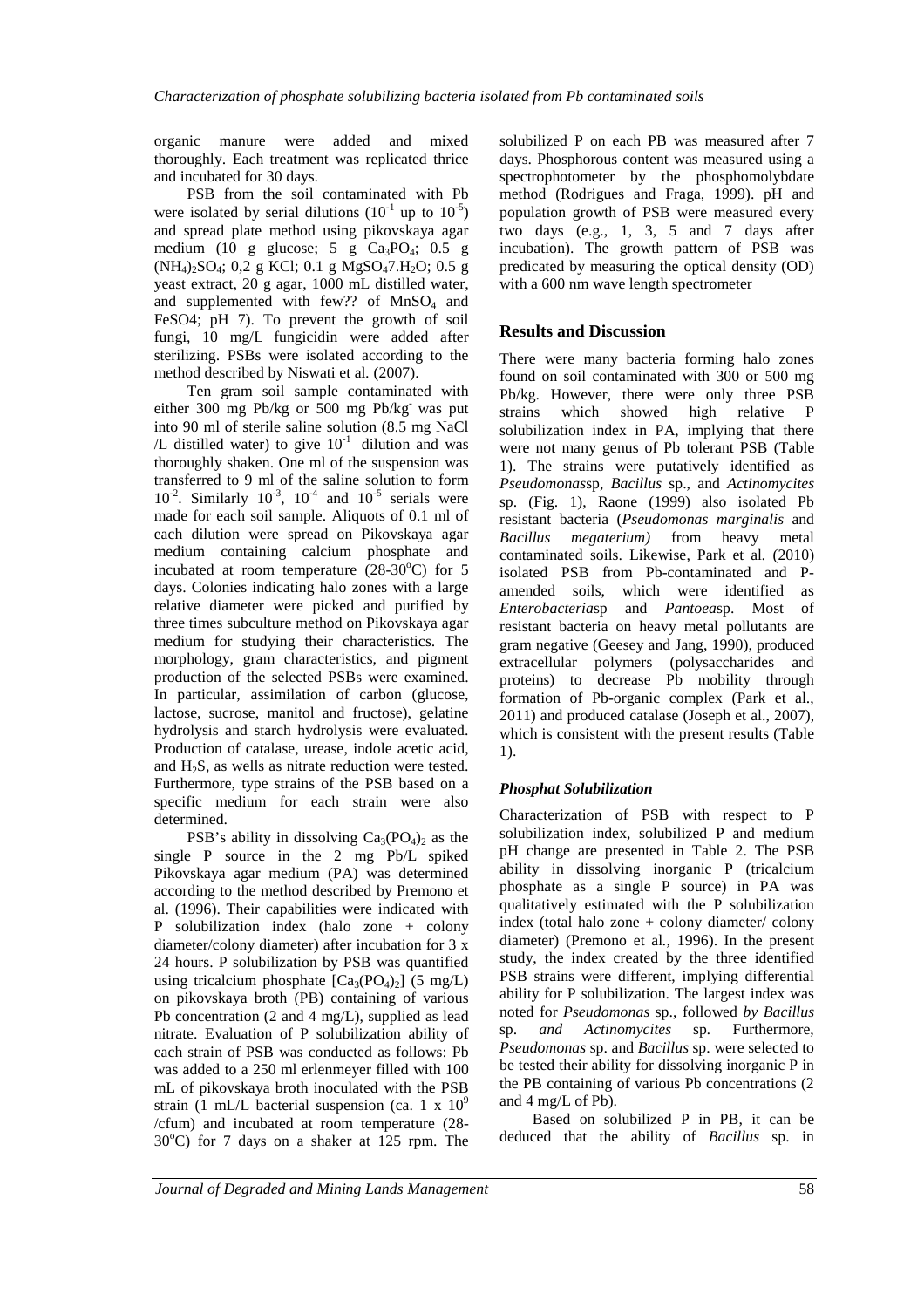solubilizing inorganic P was lower than that of *Pseudomonas* sp*. Bacillus* sp. was only capable of solubilizing 9.72 and 5.65 of P from tricalcium phosphate in the Pb following the addition of 2 and  $\overline{4}$  mg Pb  $\overline{L}^{-1}$  respectively. *Pseudomonas* sp. solubilized 12.23 and 9.82 of P in the PB

following the addition of 2 and 4 mg Pb  $L^{-1}$ respectively. *Pseudomonas* sp. has the highest potential for dissolving P in soils contaminated with Pb. The high potential of the *Pseudomonas* sp. can be attributed to greater production of extracellular polymers and organic acids.

| <b>Characteristics</b>         | Bacillus sp.<br>Pseudomonas sp. |        | Actinomycetes sp |  |
|--------------------------------|---------------------------------|--------|------------------|--|
| Gram reaction                  | $G-$                            | $G-$   | $G_{+}$          |  |
| Morphology of colony           | rod                             | rod    | Spiral           |  |
| Pigment production             |                                 | $^{+}$ | $^{+}$           |  |
| Carbon source:                 |                                 |        |                  |  |
| Glucose                        | $^{+}$                          | $^{+}$ | $^{+}$           |  |
| Lactose                        | $^{+}$                          |        |                  |  |
| Sucrose<br>٠                   | $^{+}$                          |        |                  |  |
| Manitol                        | $^{+}$                          |        | $^{+}$           |  |
| Fructose                       | $^{+}$                          |        | $^{+}$           |  |
| Biochemical test:              |                                 |        |                  |  |
| Catalase activity<br>$\bullet$ | $^{+}$                          | $^{+}$ | $^{+}$           |  |
| Oxidase                        |                                 |        |                  |  |
| Urease<br>٠                    | $^{+}$                          |        |                  |  |
| $NO3$ reduction                | $^{+}$                          |        | $^{+}$           |  |
| $H2S$ production<br>٠          |                                 | $^{+}$ | $^{+}$           |  |
| Indole production<br>٠         |                                 |        | $^{+}$           |  |
| Use of citrate<br>٠            | $^{+}$                          | $^{+}$ | $^{+}$           |  |
| Starch hydrolisis              | $^{+}$                          | $^{+}$ | $^{+}$           |  |
| Gelatin hydrolisis             | $^{+}$                          |        |                  |  |



Figure 1. Halozone of P solubilazation *Bacillus* sp, *Pseudomonas* sp, and *Actinomyetes* sp from soil sample contamined with Pb metal in PA medium

Park et al. (2011) explained that several strain of soil bacteria produce extracellular polymers to reduce metal toxicity with extracellular sequestration of Pb. Although the P solubilization mechanisms by organic acids are not well understood (Cao et al. 2008)**,** the chelationmediated mechanisms and the pH decrease are the main process in P solubilization from inorganic P (Sharma et al., 2011).

Furthermore, increasing Pb concentration in the culture medium decreased P solubilization (Table 2). This can be explained based on the amount of P solubilized by PSB were very likely to be used to immobilize Pb in the culture medium. Cao et al*.* (2008) reported phosphorus is effective in immobilizing lead (Pb) in contaminated soils through formation of pyromorphite  $(Pb_5(PO_4)_3)$ . Secondly, Pb toxin effect resulted in the obstruction of bacterial activity in producing organic acids, so that the lower solubilized P were able to occur. Chen et al. (2006) reported the solubilized P in the culture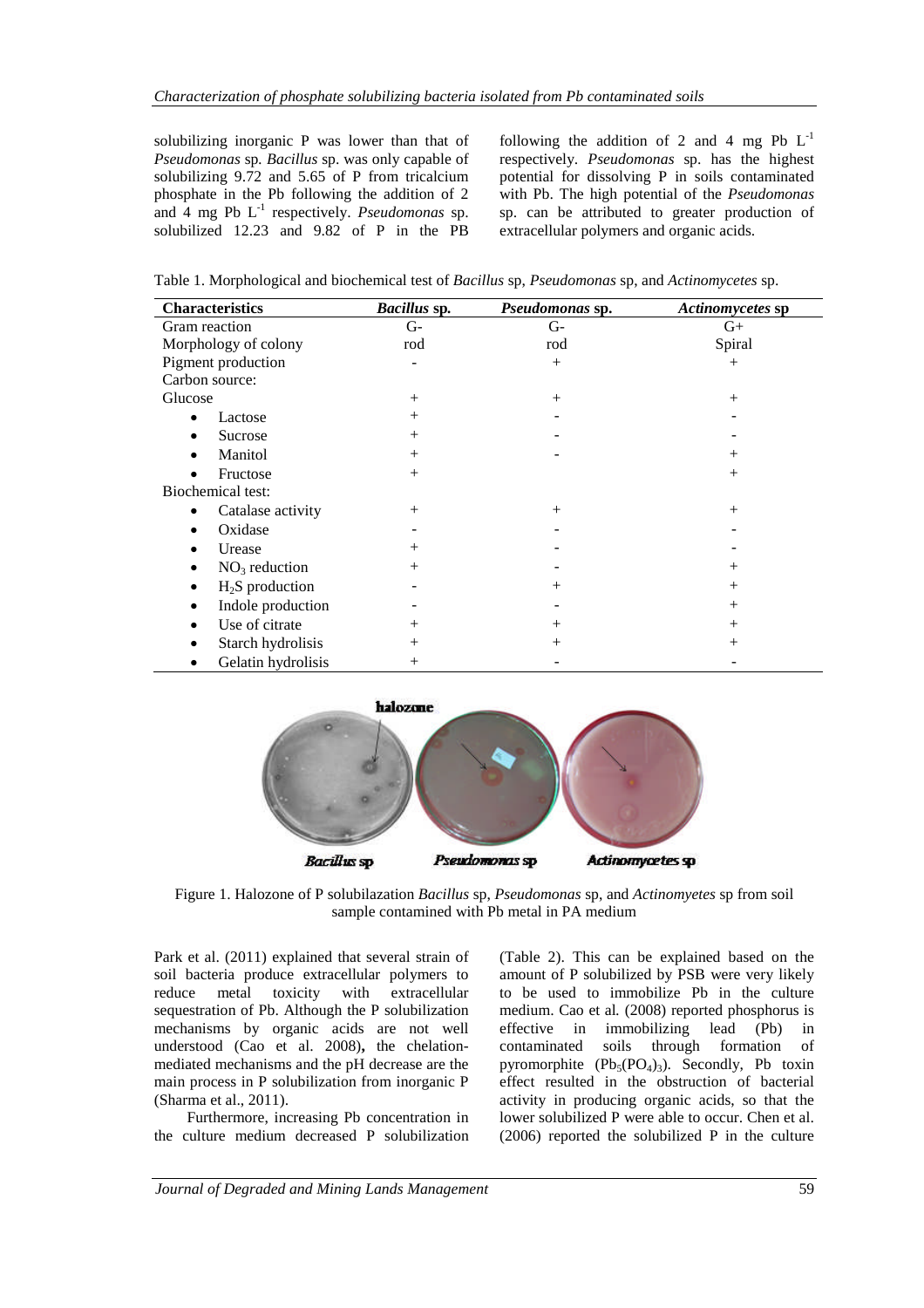medium can be affected by a lot of factors covering the composition of the bacterial medium, the pH change of the culture medium, the presence of PSB strain

pH of the medium for both the genus tended to decrease (Figure 2). Furthermore, in the *Pseudomonas* medium either spiked with 2 mg Pb/ L or 4 mg Pb/L, the pH continued to decrease from day 1, 3, 5 to day 7. The change magnitude of culture medium pH was attributed to the concentration rate and kind of organic acids released by the PSB genus (Figure 3).

The highest growth of the *Bacillus* sp. in the 2 mg Pb/ L spiked PB was obtained at day 1, then the growth decreased sharply at day 3 and then occurred stagnant to day 7. The Bacillus growth in the 4 mg Pb/L spiked medium decline slightly from day 3 to 5 and the decrease drastically at day 7. Furthermore, our result shown that the growth pattern of *Pseudomonas*sp in both of the media was the same as each other, in which their growth tend to gradually decrease from day 1, 3, 5 to 7. The difference of the growth pattern from both of the genus showed the different adaptation capability on Pb contaminated environment. Based on this result, the *Pseudomona*s sp was selected as the more tolerant strain on Pb metal.

Table 2. Halo zone and colony diameter, P solubilization index in Pikovskaya agar (PA) and solubilized P, medium pH in Pikovskaya broth (PB)

| Pikovskaya<br><b>Medium</b> | <b>PSB</b> strain   | Halo zone $+$<br>colony<br>diameter (mm) | Colony<br>diameter<br>(mm) | P<br>solubilization<br>index $*)$ | <b>Solubilized</b><br>$P$ (mg/L)<br>**) | <b>Medium</b><br>$pH$ **) |
|-----------------------------|---------------------|------------------------------------------|----------------------------|-----------------------------------|-----------------------------------------|---------------------------|
| $PA+2$ mg $Pb/L$            | <i>Bacillus</i> sp. | 9.72                                     | 4                          | 2.43                              |                                         |                           |
|                             | Pseudomonas sp      | 14,35                                    |                            | 2.87                              |                                         |                           |
|                             | Actinomycetes sp    | 5.94                                     | 3                          | 1.98                              |                                         |                           |
| $PB+2$ mg $Pb/L$            | <i>Bacillus</i> sp. |                                          |                            |                                   | 9.72                                    | 5.10                      |
|                             | Pseudomonas sp      |                                          |                            |                                   | 12.23                                   | 3.78                      |
| $PB+4$ mg $Pb/L$            | Bacillus sp.        |                                          |                            |                                   | 5.65                                    | 5.28                      |
|                             | Pseudomonas sp      |                                          |                            |                                   | 9.82                                    | 4.34                      |

\*) after incubation for  $3 \times 24$  hours; \*\*) after incubation for 7 days

Based on the solubilized P in PB, it was able to be shown that the ability of *Bacillus* sp. in solubilizing inorganic P was lower than that of *Pseudomonas* sp*. Bacillus* sp. was only capable of solubilizing 9.72 and 5.65 of P from tricalcium phosphat in the Pb following the addition of 2 mg Pb/L and in the addition of 4 mg Pb/L respectively. Meanwhile *Pseudomonas* sp. was able to solubilize 12.23 and 9.82 of P in the PB following the addition of 2 mg Pb/L and the addition of 4 mg Pb/L respectively. This result showed that the *Pseudomonas* sp. has the high potential in dissolving P in soils contamined with Pb metal. The high potential of the *Pseudomonas* sp. is very likely be attributed to greater production of extracellular polymers and organic acids. Park et al. (2011) explained that several strain of soil bacteria produce extracellular polymers to reduce metal toxicity with extracellular squestration of Pb.

In addition, it is well known that organic acids play a important role in dissolving inorganic P pools in soils (Park et al., 2010). Although the P solubilization mechanisms by organic acids are not well understood, the chelation-mediated mechanisms and the pH decrease are the main process in P solubilization from inorganic P

(Sharma et al, 2011) . The medium pH decrease resulted from the H dissociation from organic acids. Hydroxyl and carboxyl groups of organic acids chelate cations (Al, Fe and Ca). Equation of P solubilization from a tricalcium phosphate resulted from the pH decrease is given as follow (Bolan et al., 2003).

$$
2Ca_3(PO_4)_2 + 8 H^+ \rightarrow 3Ca^{2+} + 4H_2PO_4^-
$$

Furthermore, increasing the Pb concentration in the culture medium resulted in decreasing the solubilized P (Table 2). For these reasons : firstly, a amount of solubilized P by the PSB were very likely to be used to immobilize Pb in the culture medium. Cao et al*.* (2008) reported phosphorus is effective in immobilizing lead (Pb) in contamined soils through formation of pyromorphite  $(Pb<sub>5</sub>(PO<sub>4</sub>)<sub>3</sub>)$ . Secondly, Pb toxin effect resulted in the obstruction of bacterial activity in producing organic acids, so that the lower solubilized P were able to occure. Chen et al. (2006) reported the solubilized P in the culture medium can be affected by a lot of factors covering the composition of the bacterial medium, the pH change of the culture medium, the presence of PSB strain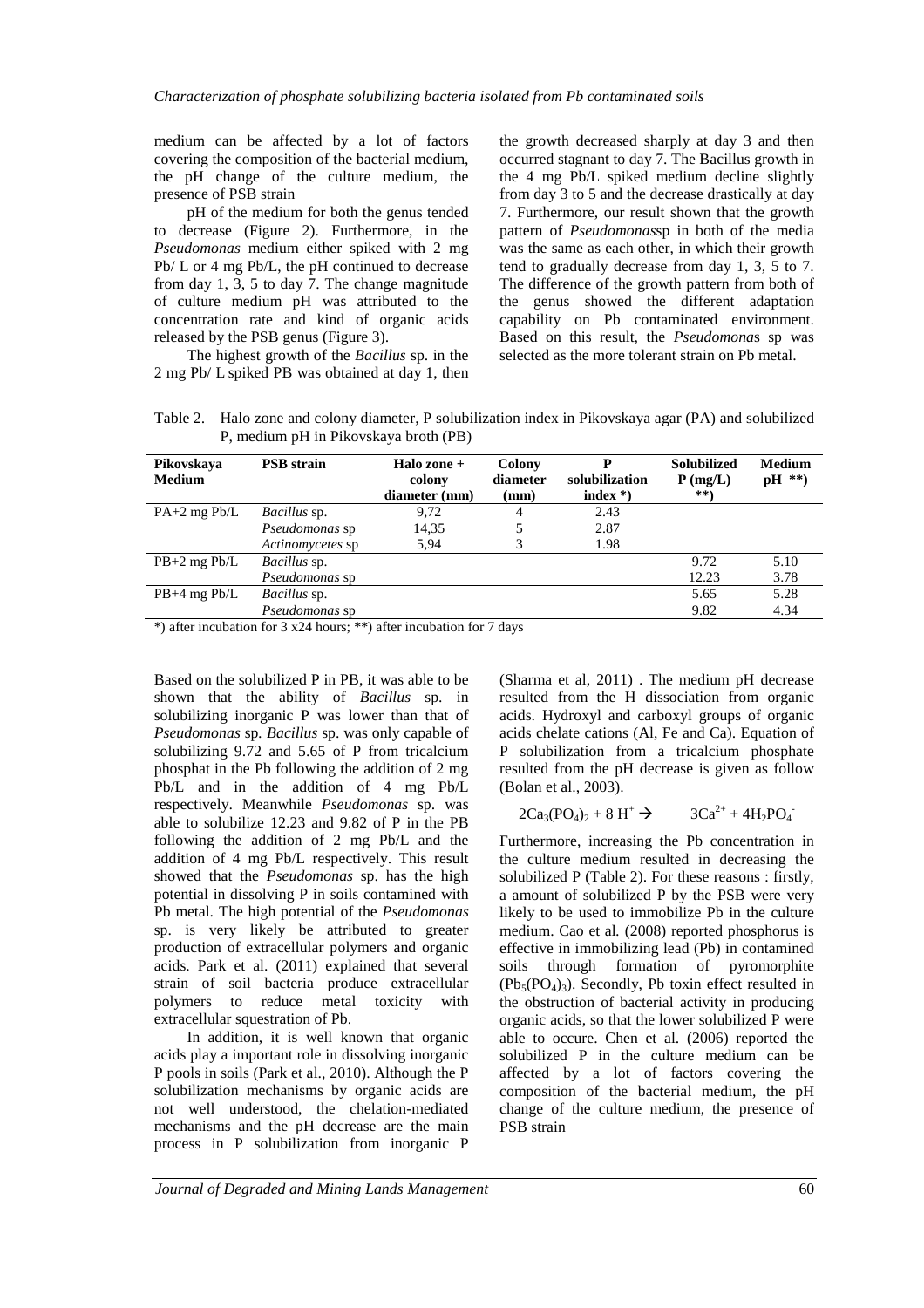In relation on the pH change in the PB containing of various concentrations of Pb, the medium pH for both the genus tend to decrease (Figure 2). In the 2 mg Pb/L spiked culture medium in the presence of *Bacillus* sp., the medium pH continued to decrease from day 1 to 7, while the medium pH spiked 4 mg Pb/L decreased from day 1 to 3 and then slightly decreased up to day 7. Furthermore, in the *Pseudomonas* medium either spiked with 2 mg Pb/L or 4 mg Pb/L, the pH continued to decrease from day 1, 3, 5 to day 7. The change magnitude of culture medium pH was able to be attributed to the concentration rate and kind of organic acids released by the PSB genus (Figure 3).

Pattern of the growth of both the genus in the culture medium was as given in Figures 4 and 5, respectively. The highest growth of the *Bacillus* sp. in the 2 mg Pb/L spiked PB was obtained at day 1, then the growth decreased sharply at day 3 and then occured stagnant to day 7. The Bacillus growth in the 4 mg Pb/L spiked medium decline slightly from day 3 to 5 and the decrease drastically at day 7. Furthermore, our result shown that the growth pattern of *Pseudomonas* sp in both of the media was the same as each other, in which their growth tend to grdually decrease from day 1, 3, 5 to 7. The difference of the growth pattern from both of the genus showed the different adaptation capability on Pb contamined environment. Based on this result, the *Pseudomona*s sp was selected as the more tolerant strain on Pb metal.



Figure 2. Change of PB medium pH of the *Bacillus* sp.presence



Figure 4. Growth pettern of the *Bacillus* sp. in PB medium

#### **Conclusion**

Three PSB genus, *Bacillus* sp, *Pseudomonas* sp and *Actinomycetes* sp, were found in soils contamined with Pb metal. In the PA, the largest P solubilition index was created by *Pseudomonas* sp



Figure 3. Change of PB medium pH of the *Pseudomonas* sp.presence



Figure 5. Growth pettern of the *Pseudomonas* sp. in PB medium

as following *Bacillus* sp and *Actinomycetes* sp. in the range of 2.98, 2.43 and 1.87 respectively. The highest P solubilization was resulted by *Pseudomonas* sp. about 12.23 mg P/L and 9.82 mg P/L in PB following the addition of 2 mg Pb/L or 4 mg Pb/L, respectively. In relation to the